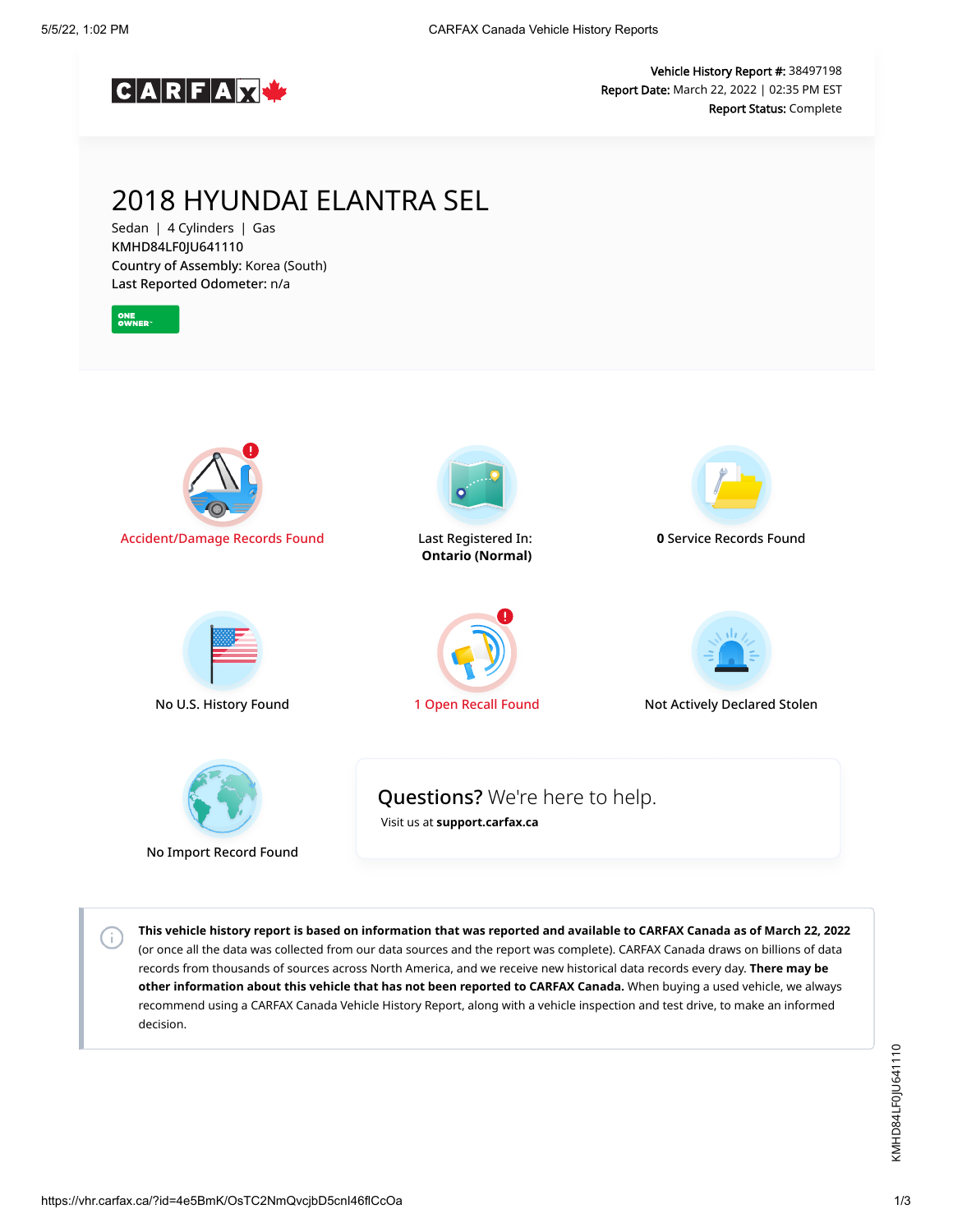# **Vehicle History Report**



| <b>INCIDENT DATE</b> | <b>DETAILS</b>                                                                                                                                                  | <b>AMOUNT</b> |
|----------------------|-----------------------------------------------------------------------------------------------------------------------------------------------------------------|---------------|
| <b>@</b> 2018 Sep 10 | Ontario, Canada                                                                                                                                                 |               |
|                      | Police Reported Accident: Accident reported: moderate damage<br>Vehicle involved in a sideswipe collision<br>with another motor vehicle<br>Damage to right side |               |

### Registration

This vehicle has been registered in the province of **Ontario** in **Canada** with **Normal** branding.

**We checked for:** Inspection Required, Normal, Non-repairable, Rebuilt, Salvage and Stolen.

### <span id="page-1-0"></span>Open Recalls

Recall #: R0203 | OBD Issue Recall Date: 2021 Nov 05

#### **Recall Description**

Certain vehicles equipped with a 2.0L engine may have an onboard diagnostics (OBD) problem. Corrective measures: Dealers will reprogram the Engine Control Module (ECM) on affected vehicles.

This recall was open as of the date/time that this report was generated. For more information, or to find out if the recall has been closed, please contact HYUNDAI or visit **[Hyundai's website.](https://recall.hyundaicanada.com/)**

<span id="page-1-1"></span>

 $\bullet$  This vehicle is not actively declared stolen.

### Detailed History

| <b>DATE</b> | <b>ODOMETER</b> | <b>SOURCE</b>                          | <b>RECORD TYPE</b> | <b>DETAILS</b>                                         |
|-------------|-----------------|----------------------------------------|--------------------|--------------------------------------------------------|
| 2018 Apr 10 |                 | Motor Vehicle Dept.<br>Ontario, Canada | Canadian Renewal   | Registration Issued or Renewed<br>First Owner Reported |
|             |                 |                                        |                    | Previous Use: Personal                                 |